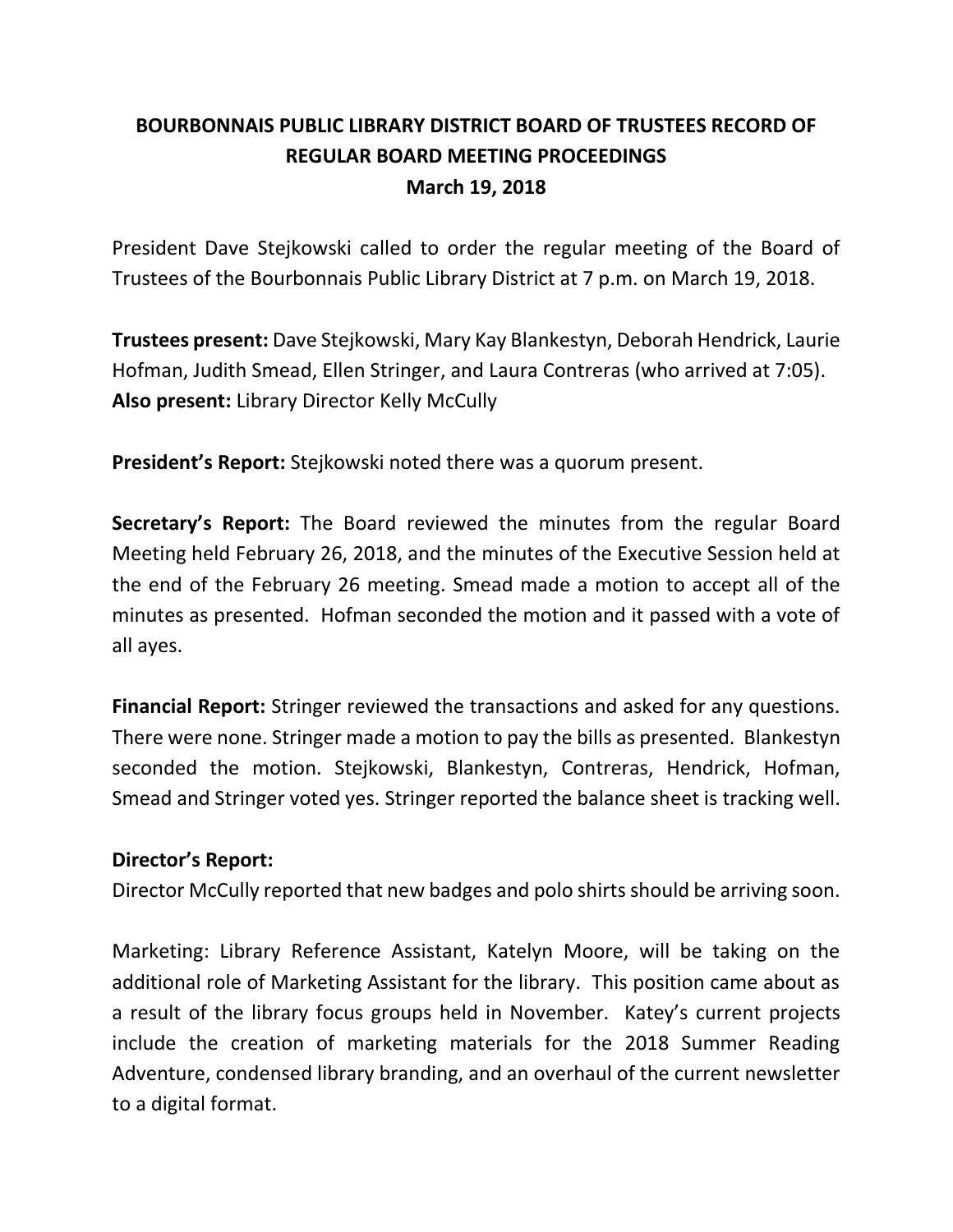Building Maintenance: Replacement doors have been ordered for both of the public restrooms. The library will be working with Commercial Glazing, the same company that does the glass doors. An estimate of \$1,798 that includes the cost of materials and the installation was received.

Teen Volunteers: Director McCully praised the teen volunteers that are used throughout the year for special projects at the library. The current lobby display was designed and created by two of the teen volunteers.

Book Fair: The Library held a book fair at Barnes and Noble on March 17, 2018. Over \$1,000 was made and will be used to purchase materials for the Summer Reading program. Anyone wanting to still participate in the book fair can do so online through Barnes and Noble.

Statistics: Director McCully reviewed statistics for February noting that there was a decrease in Attendance at Programs and in eBooks/Audio Circulation but, with February being a shorter month, the statistics are understandable. The area of new card holders always does well and she hopes to focus on keeping those new card holders coming in to the library.

Vacation: Director McCully will be on vacation April 19-23.

### **Committee Reports:**

**Personnel:** None.

**Finance:** None.

**Policy Committee:** Set the date of Tuesday, April 3, 2018, at 1:00 p.m. to discuss Full-Time Personnel Policy 02-04 Retirement.

## **Building and Grounds:** None.

**Long Range Planning:** Set date of April 16, 2018, at 6:00 p.m. (before regular meeting of the Board) to discuss goals and objectives of the Strategic Plan.

**Unfinished Business:** None.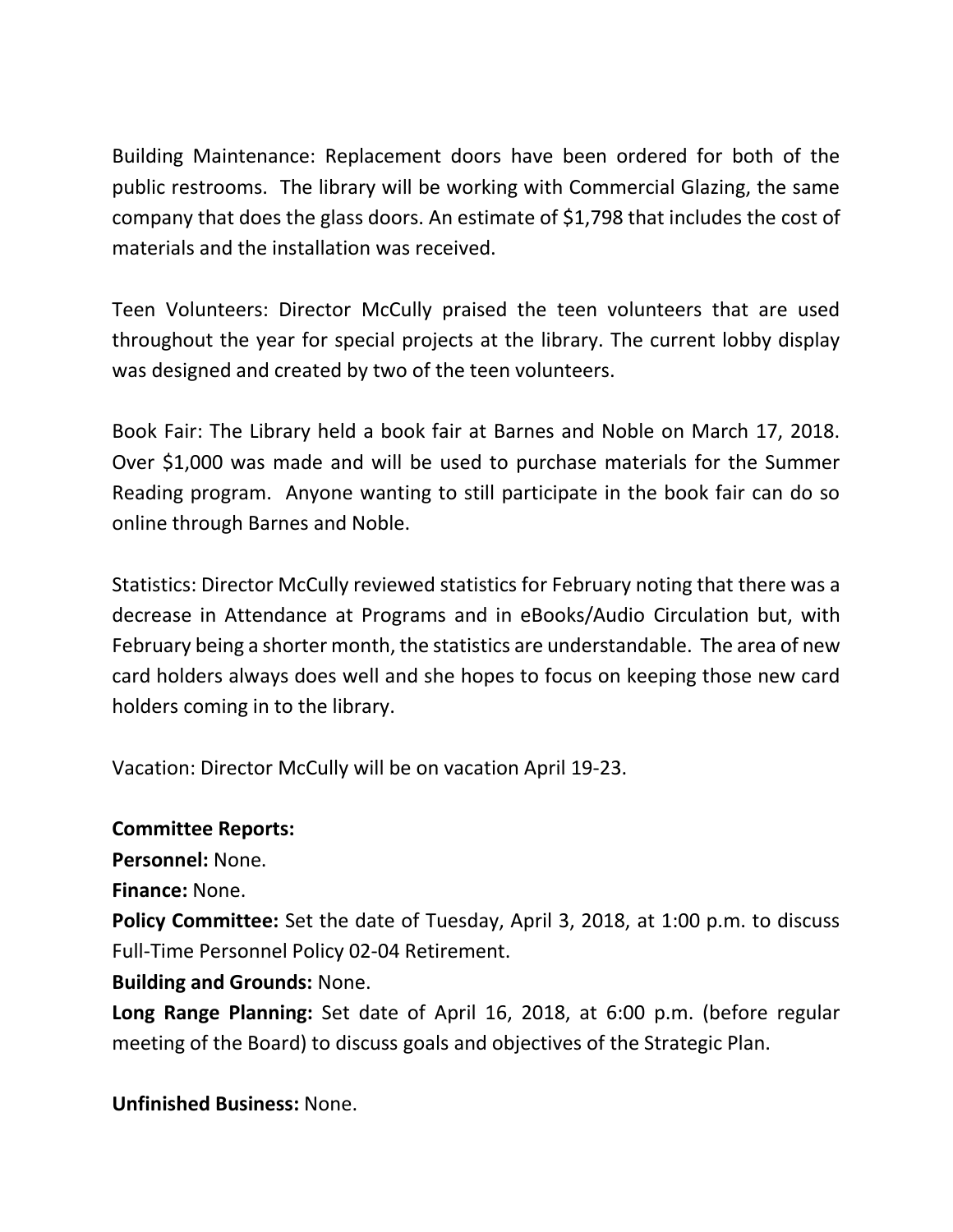#### **New Business:**

2018 Community Garden Project: The Library will once again partner with the Bourbonnais Elementary School District in the Community Garden Project. Planting day for the garden will be Saturday, May 12 from 9 a.m. to noon at the BESD-owned land to the west of the library. Anyone interested in volunteering for planting day can contact McCully. Volunteers will receive breakfast, lunch, and a t-shirt.

Participants can purchase a straw bale and three plants for \$5 or for \$7 purchase straw bale, three plants, and a trellis. The University of Illinois Extension will hold a workshop on Straw Bale Gardening on Monday, April 2, 2018, at 4 p.m. at the Library. Like last year, the Library will supply water for the garden and has purchased two additional water barrels. McCully noted that the typical water bill during the summer is \$200-\$250 and last year was never over \$250 even with the Community Garden Project.

Electricity Services: Director McCully noted that rates are going up and she has been in contact with Northern Illinois Municipal Electric (NIMEC) President, David Hoover. His recommendation would be for the Library to transfer back to ComEd when the contract matures in May. The current ComED rate is 7.2 cents but is expected to jump to 7.6 cents in June for the following 12 months. Hoover reports that all the bids they had received were in excess of 8 cents so ComEd will be our lowest alternative for the next 12 months. The Library will pay ComEd directly. McCully expressed appreciation for President Hoover's advice and will keep NIMEC in mind for the future.

Review Chapter 8 "Public Services and Reference, and Reader's Advisory Services" *Serving Our Public 3.0: Standards for Illinois Public Libraries 2014:* Director McCully explained to new Board members the reason for this review. The Per Capita Grant requires that the Board review a designated chapter of this book each fiscal year. McCully read through the Reference Services Standards and the Library is doing very well. One area to improve upon would be the service to patrons speaking different languages. Trustee Contreras mentioned that it might be a good idea for